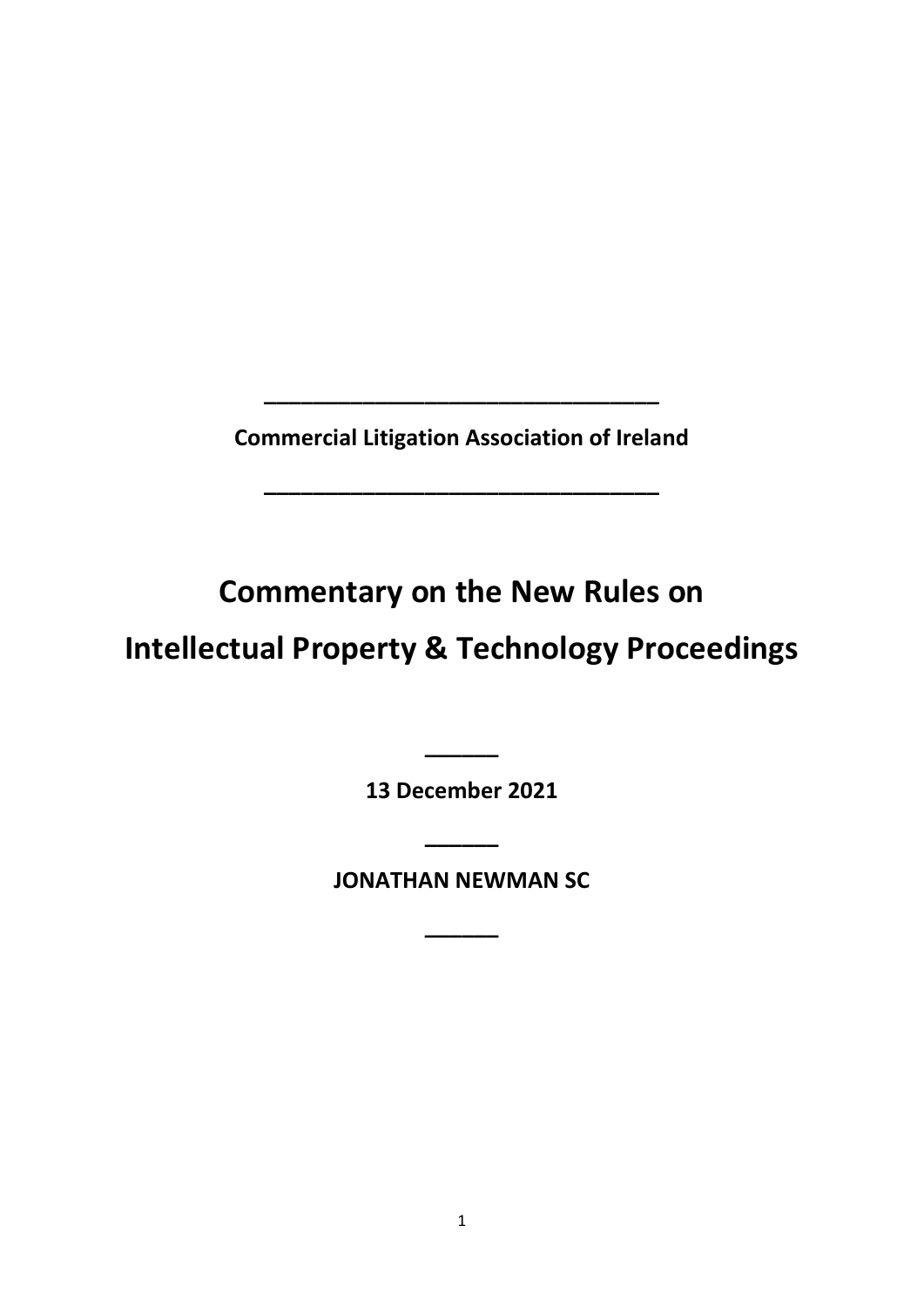# **The New Rules**

1. The Rules of the Superior Courts (Intellectual Property Proceedings) 2021, S.I. 530/2021, came into effect on 22 October 2021, substituting Order 63A and Order 94 of the Rules of the Superior Courts with new provisions. The new rules apply only to cases commenced after 22 October 2021.

## **Purpose and Nature of this Document**

2. This document sets out some background information as to the origin of the new rules and a discussion of their content. It is important to stress this document represents solely the views of the author and the proper interpretation and manner of implementation of the new rules will be something which will of course be addressed and developed over time by the judiciary. Nonetheless, the CLAI believes that the provision of this document will be of assistance to practitioners in giving them an initial understanding of the main features of the new rules.

# **Origin of the New Rules**

- 3. The introduction of an IP and Technology List in the High Court was first mooted in the Bar Council submission in respect of having an Irish seat of the new Unified Patent Court in 2015. A CLAI Group of practitioners in this area from both sides of the profession was formed in 2016 to consider the desirability and, if so, the feasibility of a specialist list.
- 4. The solicitors in the Group said that parties involved in potential IP disputes frequently queried whether Ireland had a specific court for the disposal of IP (particularly patent) disputes, comparable with those in (for instance) the Netherlands and England & Wales. The Group noted that the Commercial Court was very highly rated amongst industry based in Ireland, this being confirmed by the results of a survey conducted by the IDA of foreign direct investment industries. The Group also noted that, nonetheless, there were a range of factors which to one degree or another deterred indigenous and overseas clients from IP proceedings in Ireland, such as:
	- $\circ$  uncertainty in gaining access to the Commercial List (reflecting that it is frequently not practical to seek to dispose of these sort of disputes without the case management features of the Commercial Court Rules);
	- o the duration of IP trials before the Irish courts;
	- o the cost and extent of discovery;
	- o the absence of reading time for the judge to prepare;
	- $\circ$  the delays in appeals.
- 5. In tandem, Order 94, governing IP proceedings generally, required modernisation as every legislative instrument referred to in it had been repealed at least a quarter of a century previously.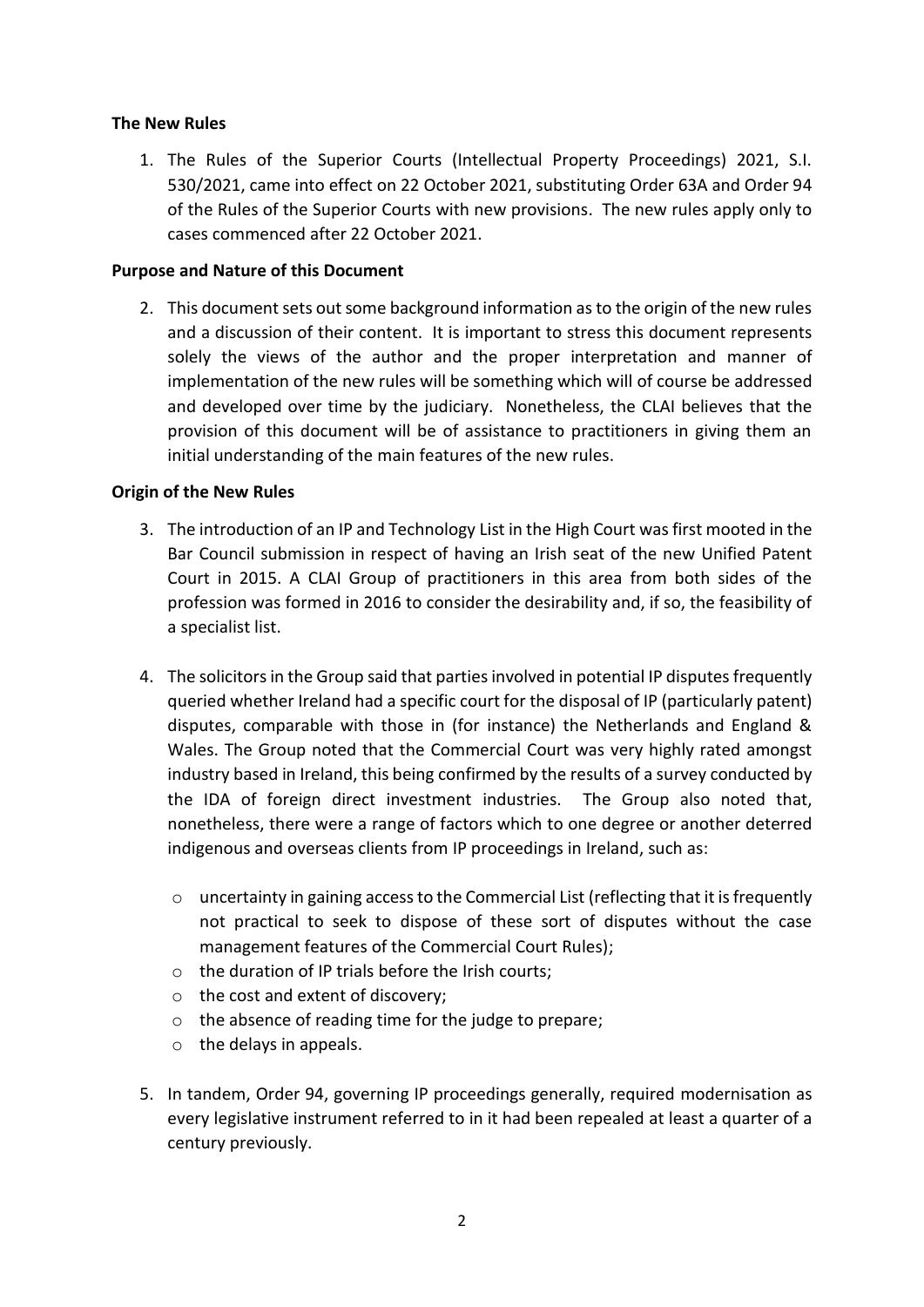- 6. Several of the issues noted above are addressed in the new Rules, and others, particularly the delay in appeals and the cost and extent of discovery, have been considerably ameliorated by separate developments in the interim.
- 7. The CLAI Group adopted a business case pointing out the direct and indirect impacts on the administration of justice, jobs and revenue of the absence of a specialist court in Ireland and gained IDA and other industry support for a specialist court in Ireland. The proposal was adopted by the Civil Justice Administration Review Group, chaired by the former President of the High Court, Mr. Justice Kelly, after extensive amendment of the proposal through consultation with the Judges of the Commercial List. The CLAI Group developed draft Rules, with the CLAI funding the engagement of junior counsel to prepare the new Order 94. The Ireland for Law Group under the chairmanship of former Taoiseach John Bruton gave its active support to the adoption of the proposed new rules. After examination and some further amendment the Superior Courts Rules Committee approved the new rules in June 2021.

# **Partial Precedent in the England and Wales Civil Procedures Rules**

- 8. Practitioners may find it of assistance to be aware that the Civil Procedure Rules for the England and Wales Patents Court were used as a guide, but there are key differences.
- 9. The relevant CPR Rules are to be found in Order 63, Practice Direction 63 and the Patent Court User's Guide.
- 10. Proceedings in the England & Wales Patents Court are subject to a case management conference 14 days after the delivery of the Defence. Case management directions as regards disclosure, trial preparation, etc, are sought to be made at that point with the objective of bringing the case to trial within 12 months. Directions are to be made in accordance with the CPR's "*overriding objective of enabling the court to deal with cases justly and at proportionate cost*" (in terms of both the parties' resources and those of the court).
- 11. In the new Irish rules, the same level of "frontloading" of directions which is a feature of the England & Wales rules is not adopted as that was felt to be insufficiently flexible.

### **The New Commercial Court Rules: Order 63A**

- 12. Rule 1 is amended so that it now captures within "*commercial proceedings*" the following:
	- o (d) "*intellectual property proceedings*" covering proceedings under IP legislation, or for passing off or breach of confidence.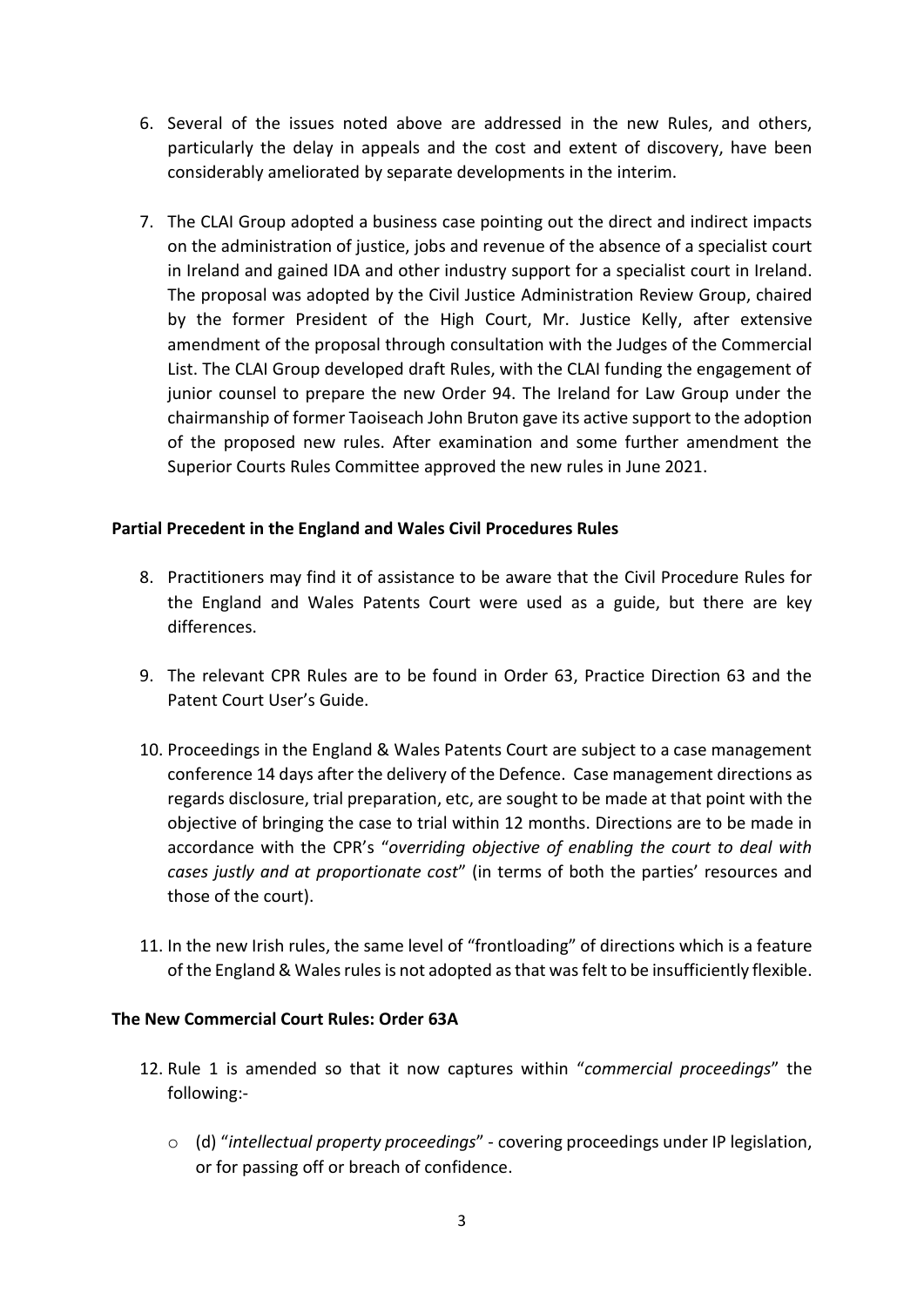- o (e) proceedings connected with IP rights, such as licensing disputes.
- $\circ$  (f) proceedings involving issues of technological complexity in any field of industry – this is the "Technology" rubric.
- 13. Other definitions also bring out some critical key features of the sub-division:
	- o The definition of "*Intellectual Property and Technology List*" makes clear that this is a *subdivision* of the Commercial List.
	- o Any Judge, including the Judge of the Commercial List, may be assigned as an "*Intellectual Property and Technology List Judge*" to hear "*applications"* or "*proceedings"* in this subdivision.
	- $\circ$  Accordingly, whilst special rules apply to proceedings assigned to the IP & T List, there is *no separate presiding* Judge of the IP & T List provided for: IP &T List Judges instead are assigned to hear applications and proceedings in that list, with the Judge of the Commercial List retaining overall control of the IP&T List as it is a sub-division of the Commercial List.
- 14. The development of the proposal explains this structure. It was originally envisaged that the IP & T List would be a free-standing list similar to, for instance, the Competition List. After consultation with the judiciary, it was proposed that it instead be a sub-division of the Commercial List as it would make the new Court resourceneutral – specifically, without the need for a permanently assigned Judge and Registrar - and instead would use the existing resources and expertise of the Commercial Court. This seemed a good solution given the relatively low volumes of caseload involved.

### **Entry of IP & T Proceedings into the Commercial List - Assignment to the IP &T List**

- 15. Rule 4(3) addresses how, in an application to enter proceedings into the Commercial List, assignment to the IP & T List may also be sought.
- 16. The Solicitor's Certificate is to address how the proceedings fall within paragraph (d), (e) or (f) of the definition of "*commercial proceedings*" in Rule 1.
- 17. Rule 4(5) sets out the existing rule that the Judge of the Commercial List "*may direct*" that proceedings be entered into the Commercial List, and now adds that the Judge of the Commercial List "*may direct*" that proceedings be entered into the Commercial List and be assigned to the IP &T List.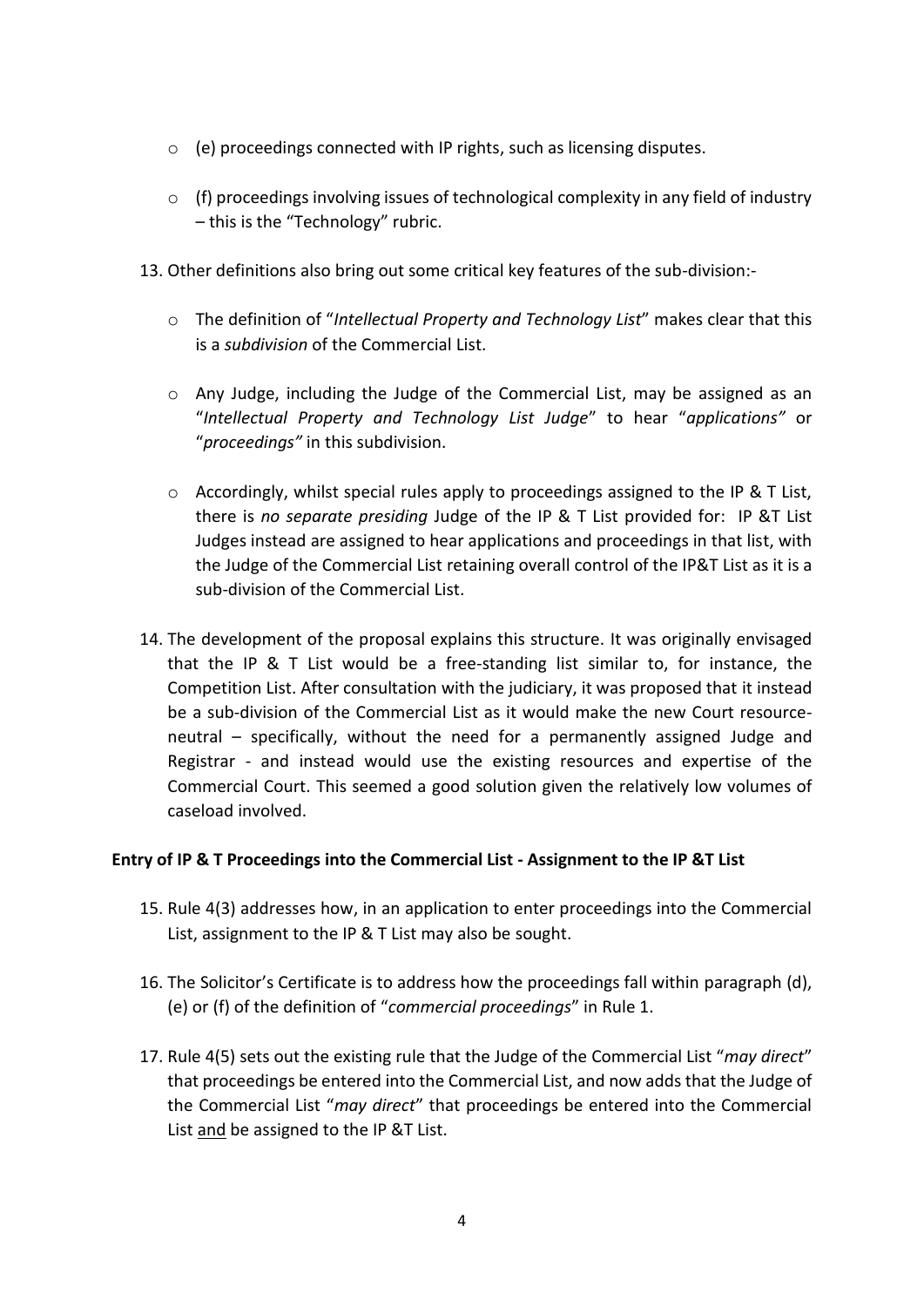- 18. Critically, Rule 4(7) provides that where the proceedings are IP proceedings within paragraph (d) "*the proceedings shall be entered in the Commercial List and assigned to the Intellectual Property and Technology List, save where such entry and assignment … would be contrary to the interests of the efficient and just conduct of"* either List.
- 19. The impact of Rule 4(7) is that the Judge may not refuse IP proceedings entry into either List unless he or she is in a position to conclude that it would undermine the conduct of the lists. The intention is to remove the discretion to refuse entry by reference to the underlying facts of the proceedings in and of themselves (e.g. delay), whilst retaining the ability of the court to exclude proceedings where the court apprehends the resource-heavy manner in which they might be conducted would be unfair to other litigants. This seeks to remove the uncertainty arising from the possibility that factors such as delay would prejudice admission, in circumstances where it is frequently not practical to conduct High Court intellectual property proceedings outside of the Commercial List.
- 20. The wider discretion continues to exist in its original form for proceedings under (e) (proceedings connected with IP rights) and (f) (technology cases).

# **Conduct of Proceedings Assigned to the IP & T List – First Phase before the Commercial List Judge**

- 21. After the initial directions hearing "*further motions or applications*" are to be made to an IP & T Judge: Rule 4(8).
- 22. All the usual rules regarding pre-trial procedure set out in Section II of Order 63A apply to IP & T proceedings, except the Case Management Conference rules (being Rule 6(1)(XII), Rule 14 and Rule 15): Rule 2(3).
- 23. This is because the nature of the Case Management Conference (CMC) provided for by these existing rules (the occurrence of which is subject to the discretion of the Court) is limited in nature, being concerned primarily with the clarification of the issues and steps towards ensuring readiness for hearing. CMCs are generally rare, although they have taken place on occasion in certain IP proceedings and with what is perceived to have been some success in narrowing the issues and/or evidence.
- 24. Section VIII, Rules 32 and 33, make specific additional provision about pre-trial procedure in proceedings in the IP & T List. The steps envisaged by the new rules are as follows:-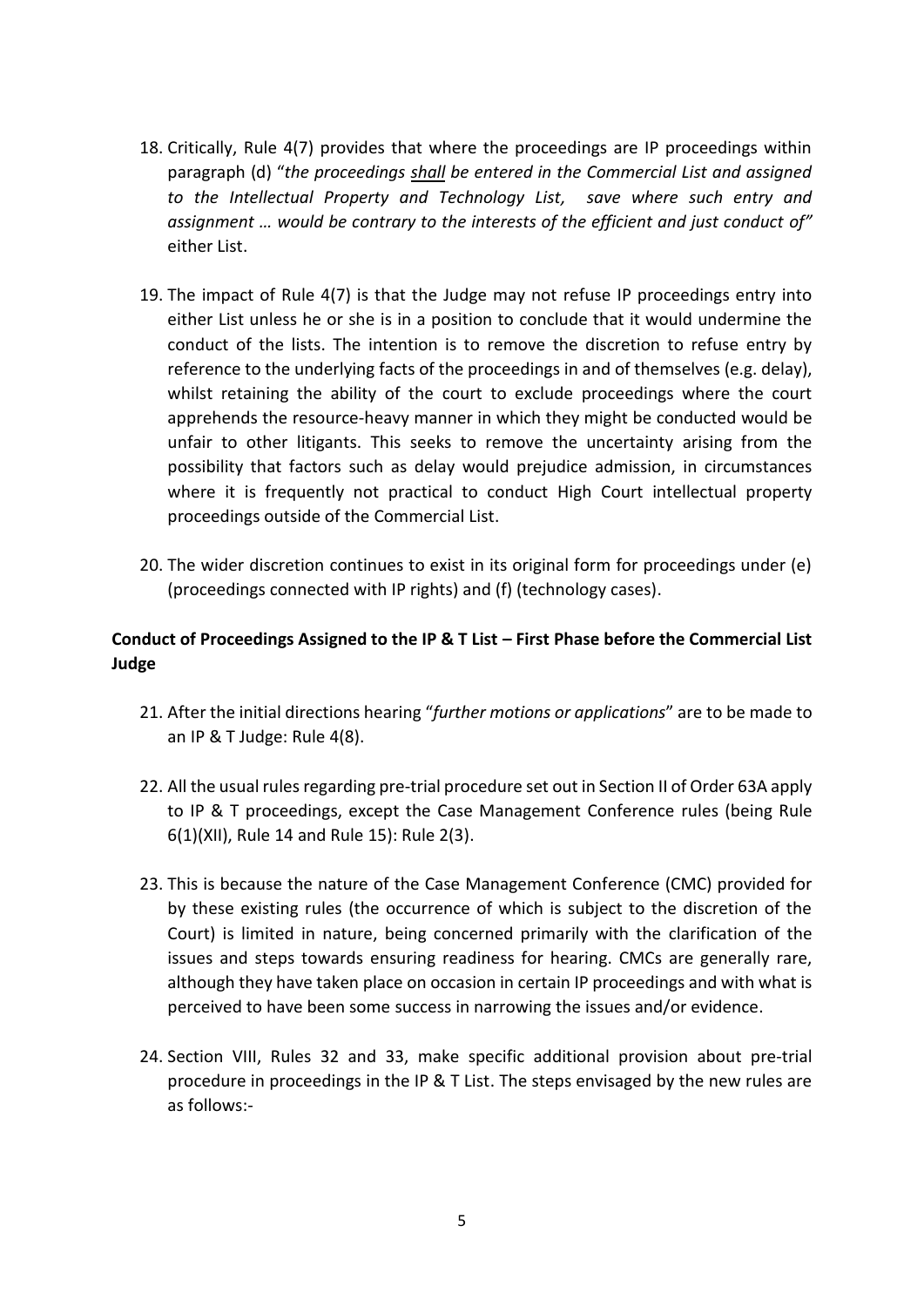- $\circ$  firstly, the Judge of the Commercial List will make directions at the initial directions hearing in the usual way (it is anticipated that these will normally concern the exchange of pleadings);
- o secondly, the Judge then "*shall adjourn the directions hearing*" save where no CMC is necessary at all - to a date after the close of the pleadings, or such other date as may be directed: Rule 32(1);
- o thirdly, on the adjournment date the Judge of the Commercial List "*shall fix*" a date for the holding of a CMC under Rule 33 before an IP & T Judge designated by the Judge of the Commercial List to hear it, unless the Judge determines that the fixing of the date ought to be adjourned in the particular circumstances.
- 25. As noted above, in particular cases the Judge of the Commercial List may be satisfied that no CMC is required: it may be unnecessary, for instance, if the proceedings can be heard without any further pleadings or further evidence (proceedings seeking website blocking orders against ISPs who are adopting a neutral position would be an example, or appeals under the Trade Marks Act from the Controller). In that event the Judge of the Commercial List has full power to deal with the proceedings in the normal way, including by way of proceeding immediately to fix a hearing date, or adjourning the motion for directions to give further directions in the usual way.
- 26. Again, as noted above, the Judge of the Commercial List may not fix a date for the holding of the CMC on the adjournment date, if he or she considers fixing a date for it ought to be adjourned: this might, for instance, arise if it was too early to fix a date due to a jurisdictional dispute or an issue arising in connection with the pleadings.

# **Preparation for the Case Management Conference**

- 27. Rule 33(6) provides for the lodgement prior to the CMC of books of the pleadings, any affidavits and motion papers.
- 28. There is a specific emphasis on agreement of orders and directions where possible: Rule 33(7) says that the parties "*must endeavour to agree orders and directions*" and Rule 33(2) provides the Judge of the Commercial List may direct when fixing the date for the CMC that the parties exchange correspondence to that end. It is anticipated that that will typically be directed by the Court.
- 29. The Judge of the Commercial List may direct that any application for a direction or order as regards the three "manners" (addressed below - manner of preparation for trial, manner of evidence-gathering and manner of hearing) is made returnable to the CMC.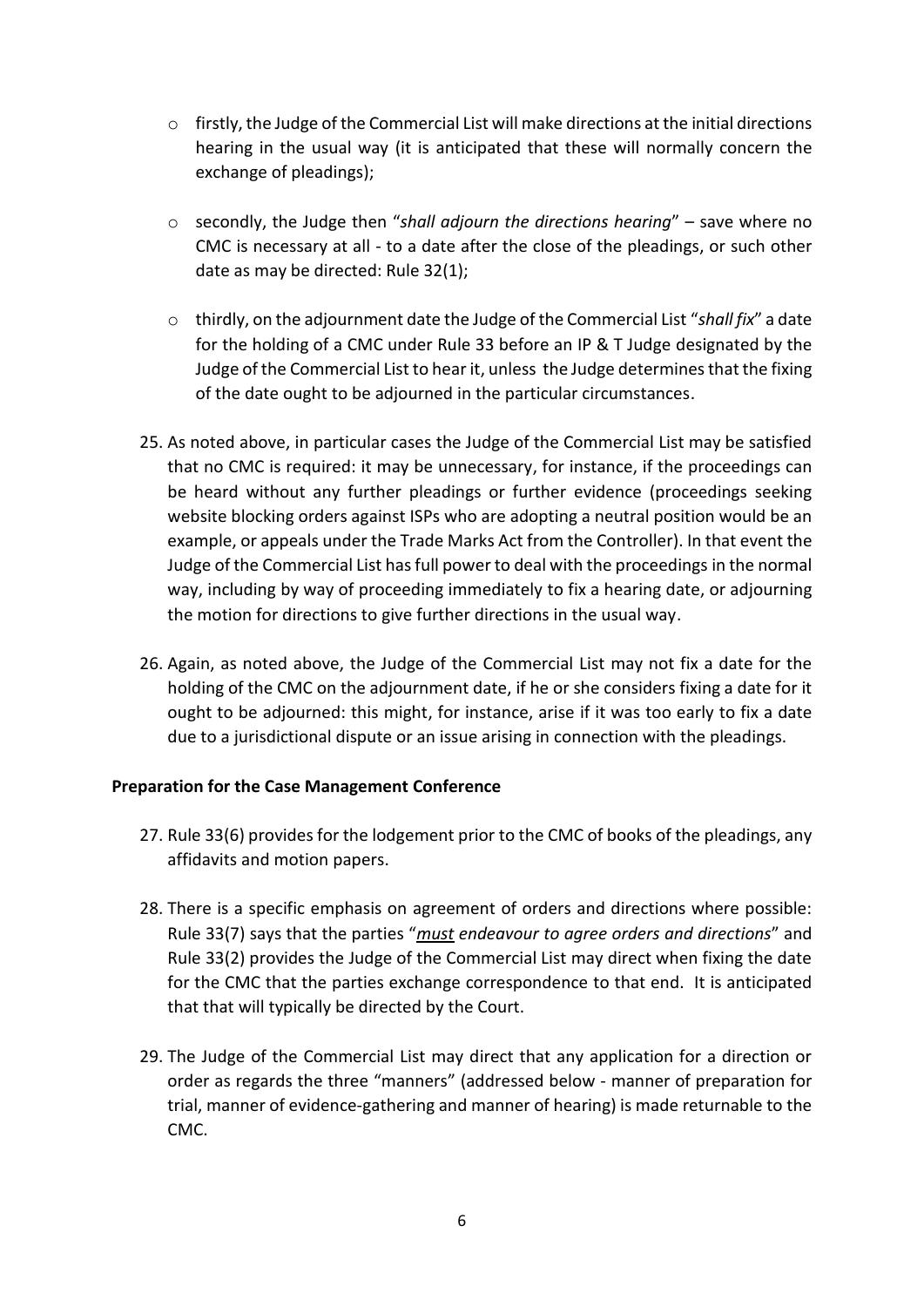30. This is not to shut out any interlocutory application postdating a CMC should the need arise, such as in respect of discovery or some other matter.

# **Second Phase before IP&T Judge Assigned to the Case Management Conference**

- 31. CMCs are the exception in normal Commercial Court proceedings, but in the IP&T List the Court is obliged to set a date for a CMC save where the Judge of the Commercial List determines that none is required, as outlined above. In an IP&T List CMC the Court is empowered to control the evidence to an extent beyond the CMCs previously provided for, in non-IP & T List proceedings. This is the technique used, in particular, to seek to sharpen the focus of discovery and reduce the duration of the trial.
- 32. Rule 33(1) says the purpose of the CMC is to ensure that:
	- o the manner in which the proceedings are *prepared* for trial;
	- o the manner in which the evidence to be presented at trial is *identified and gathered*; and
	- o the manner in which the proceedings are *heard* and determined

is "*just and proportionate in all the circumstances*", and represents the most expeditious and cost-minimising manner of undertaking these tasks.

- 33. As to the second point, the manner of identifying and gathering evidence, the "relevant and necessary" test for discovery is unaffected. The CLAI IP & Technology Court Group deliberately did not seek to address the substantive law in respect of discovery as that was the subject matter of separate consideration by the Civil Justice Administration Review.
- 34. However, it is most important to note that over the last number of years caselaw in this field has led to a significant reduction in the breadth of categories of discovery routinely ordered by the Court.
- 35. Largely reflecting existing discovery case-law, the CMC Judge will have to be satisfied that the discovery process sought is one which is just and proportionate in all the circumstances, and the most expeditious and cost-minimising method of identifying and gathering the evidence.
- 36. The consideration of proportionality, in the context of a CMC where the court has the opportunity to address not only what are the issues, but also the manner in which the issues will be addressed in the anticipated evidence at the trial of the proceedings, may serve to further sharpen the focus of discovery. For instance, the consideration of matters such as :-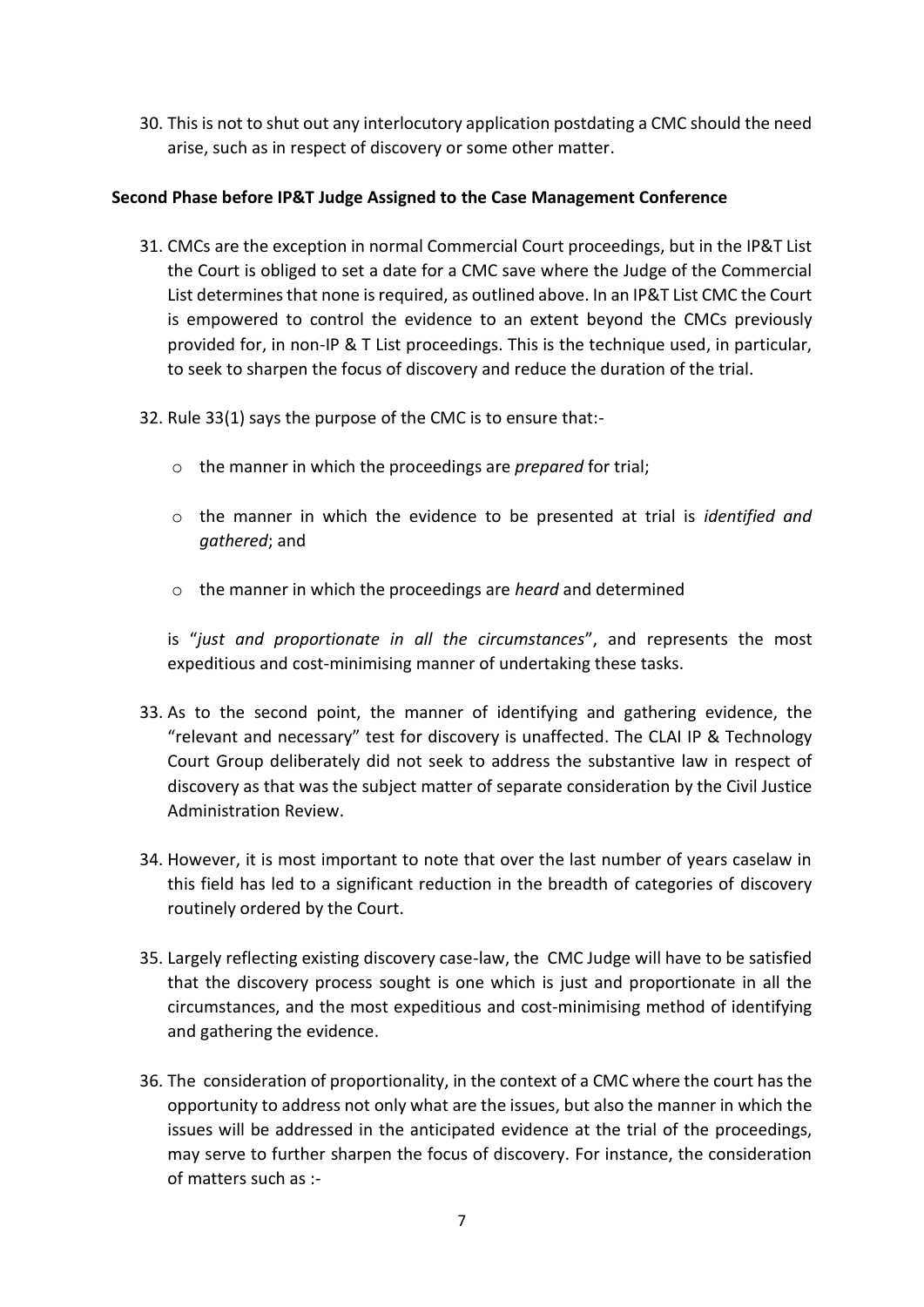- o what issues appear to call for expert and factual evidence;
- o the precise nature of that anticipated evidence; and
- $\circ$  what is a reasonable trial duration, and thus the extent to which matters can be addressed in evidence

may result the court being in a position to make an informed assessment of the practical degree to which discovery of documents will advance the respective cases of the parties.

37. Furthermore, and importantly, the new Order 94 addresses two specific aspects of discovery in certain IP proceedings.

# **Agenda for the CMC**

- 38. This is set out in Rule 33(3) and addresses;
	- o the need for further/amended particulars and pleadings;
	- o whether discovery, inspection, experiment and/or interrogatories is/are necessary;
	- o the issues which appear to call for expert or factual evidence and when evidence ought to be delivered;
	- o modularisation of the trial;
	- o appointment of any assessor;
	- $\circ$  the estimated duration of trial and time required for advanced reading.

### **Powers of the CMC**

- 39. These are the same powers as an existing CMC under Rule 6 but the IP & T List CMC additionally possesses the power to determine applications for any direction or order, and to make such directions or orders, to achieve the purpose of the IP&T List CMC.
- 40. The CMC may be adjourned to allow for compliance and further consideration, e.g., whether some specific discovery might arise out of expert evidence, or setting the duration of the trial in the light of the expert evidence.